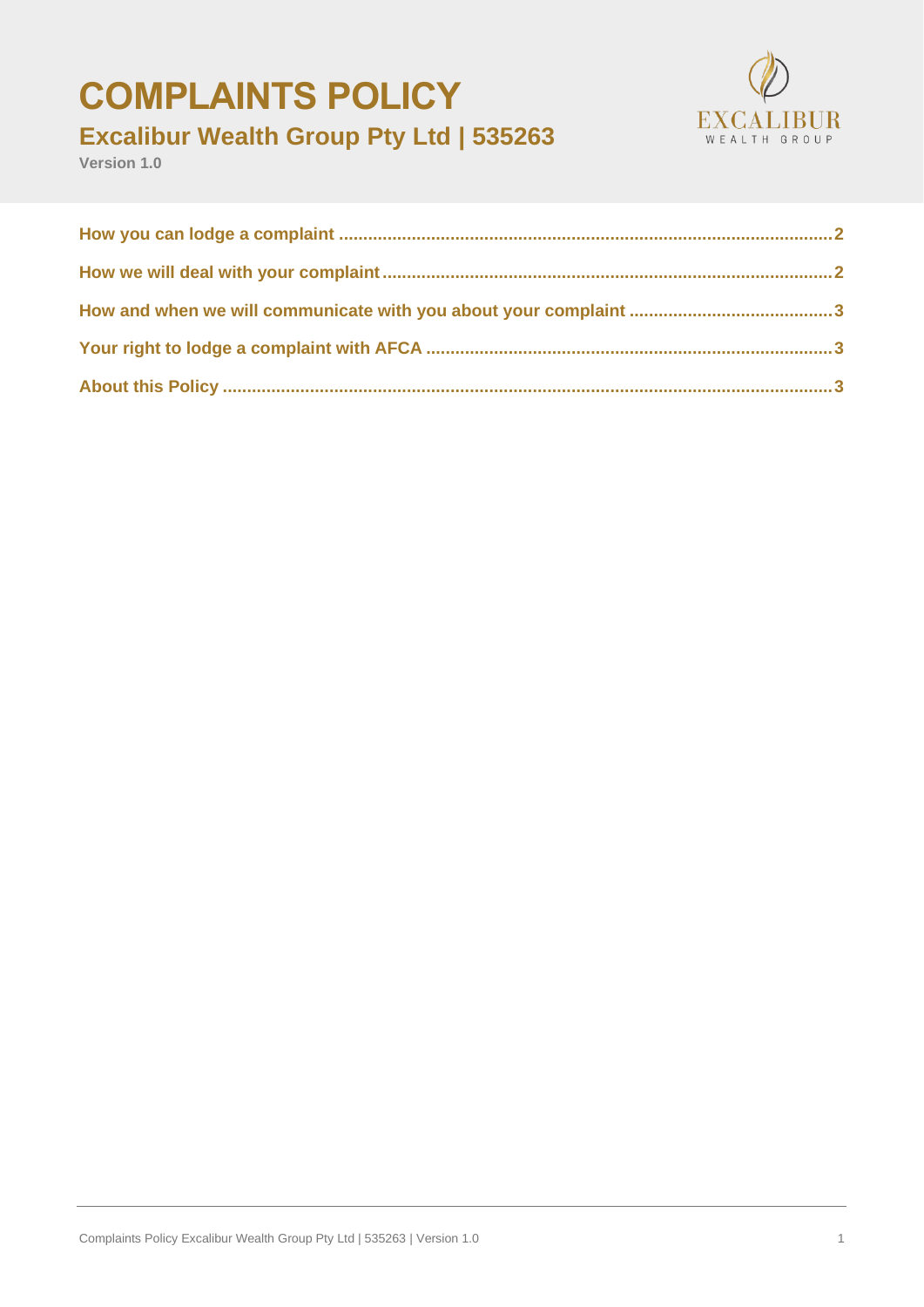We are committed to customer focused, effective and efficient complaint handling. We strive to address each claim genuinely, promptly, fairly and consistently, ensure each complaint is treated in an un-biased manner, and all allegations are investigated thoroughly.

This document provides information about our dispute resolution process including how and where complaints may be made and how and when we will communicate with you about resolving your complaint.

If you have a complaint about Excalibur Wealth Group Pty Ltd or one of our financial advisers, we would like to hear from you. The Privacy Policy applies to the Licensee and all subsidiary companies which are set out at the end of this policy.

### <span id="page-1-0"></span>**How you can lodge a complaint**

If you wish to make a complaint, please contact the Complaints Team on the information below:

**Mail** admin@excaliburwealthgroup.com **Phone** (02) 9633 1783 **Email** admin@excaliburwealthgroup.com

Our complaint process is free of charge to you. Your complaint does not need to be in writing. If you require any assistance to lodge your complaint, please let us know. You may also choose to authorise a representative to make a complaint on your behalf.

We are bound by the Privacy Act, and we manage and protect your personal information in accordance with the Australian Privacy Principles.

# <span id="page-1-1"></span>**How we will deal with your complaint**

We will respond to your complaint in a timely and flexible manner. Our goal is to ensure the earliest possible resolution and we will try to resolve your complaint wherever possible at the first point of contact. Where your complaint is urgent it will be prioritised.

We will ensure you have the opportunity to explain your complaint. To this end we ask that where possible, that you provide the following information about your complaint:

- your full name, date of birth and contact details
- if relevant, your financial adviser's or mortgage broker's name
- the names of any service providers, such as any investment, insurance or credit product providers, associated with your complaint
- any identifying account numbers or other references, such as an investor number, loan number, policy number or superannuation account number
- supporting documentation and
- the resolution you are seeking.

We will address your complaint fairly and consistently, treating each complaint in an un-biased manner, and ensuring all allegations are investigated thoroughly. We will inform the financial adviser or mortgage broker involved about your complaint and ask them to respond to us.

Once your complaint is resolved any agreed outcomes will be implemented in a timely manner.